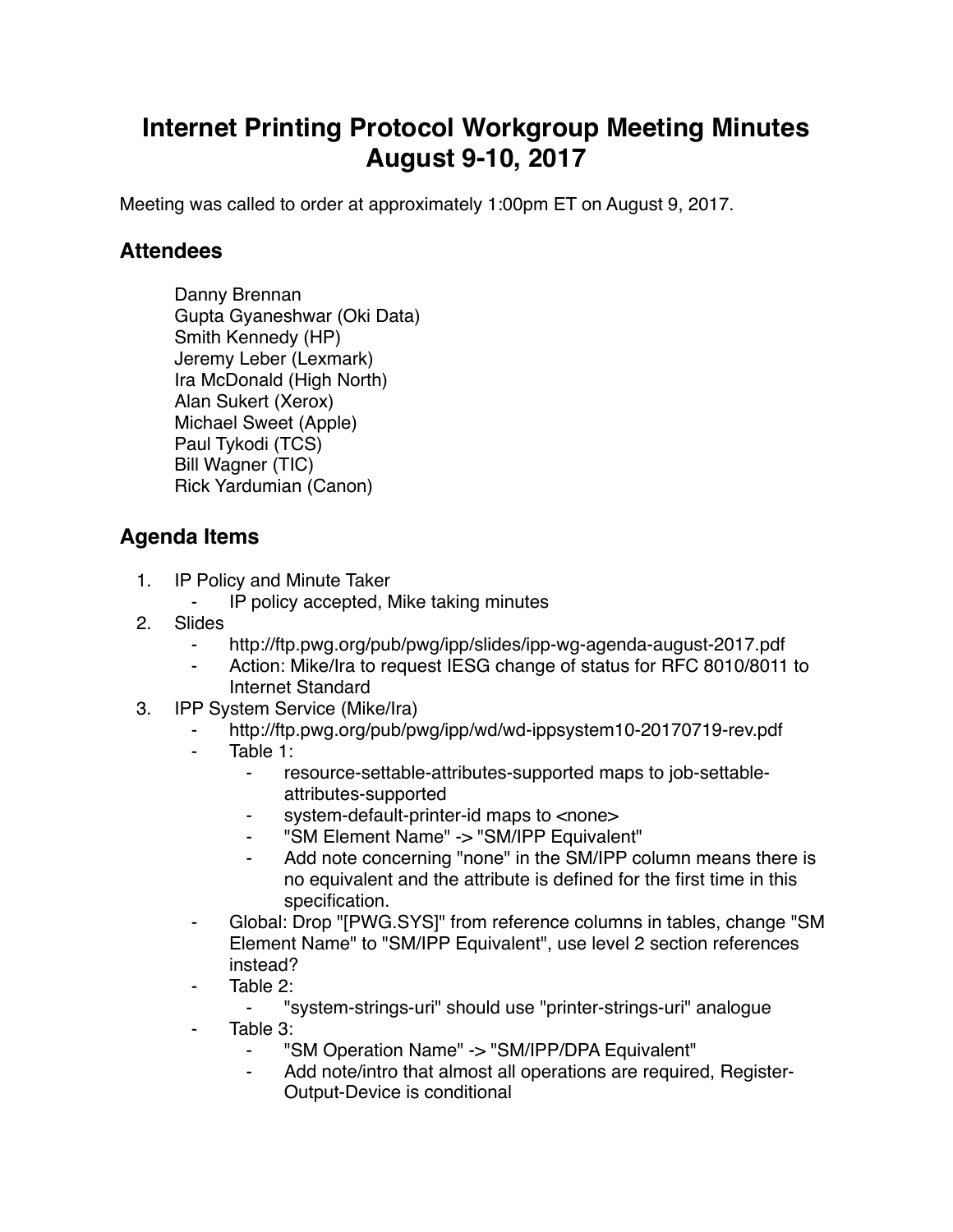- Add operation IDs from reg template
- Table 5:
	- ⁃ "date-time-at-xxx" -> "date-time-at-xx" with RFC8011 reference, fix notes
	- ⁃ "time-at-installed" -> "time-at-processing"
- Section 6:
	- Rewrite intro paragraph
		- **IPP System Service implementations MUST support Client** authentication and Client authorization based on System policy.
		- Except for Get-Printer-Attributes, all System Service operations MAY require Client authentication.
		- Clients MUST support HTTP Basic authentication and SHOULD support HTTP Digest authentication [RFC8011]
		- ⁃ Note: Get-Printer-Attributes does not require authentication for backwards compatibility with existing Clients.
- Global: Work on "authorized Operator or Administrator" wording may or may not be authenticated at HTTP level, might use Client address or certificate for authorization, etc.
- Section 6.x:
	- ⁃ "Printer Operations"
	- Add new Get-Printer-Resources as a user operation on a Printer vs. Get-Resources admin operation on the System object.
		- Similar access rights as Get-Printers (most authenticated user specifies the filter)
	- Add Get-User-Printer-Attributes as a user operation on a Printer
		- ⁃ Defined as per existing white paper
- Section 6.1:
	- ⁃ Title: "System Printer Operations"
- Move Get-Printer-Attributes to a separate section "Amended Semantics" for Existing ..."
- ⁃ Section 6.1.5:
	- ⁃ Rename Get-Printers to Get-User-Printers
- Section 6.2.7.1:
	- Remove space in title "Set- Resource-Attributes"
- ⁃ HTTP PUT of resources to printer-resource-uri
	- ⁃ Internally does Create-Resource, Send-Resource-Data, Install-Resource, and Allocate-Printer-Resources operations
	- Q: For presets, do we want to define a printer operation to upload/ store presets?
		- A: Further discussion needed, but existing Set-Printer-Attributes can set proposed presets attributes, which could reference allocated resource-ids.
- Section 6.3.1:
	- ⁃ "one or more System Subscription objects on Resources."
- Section 6.3.2:
	- ⁃ "one or more System Subscription objects."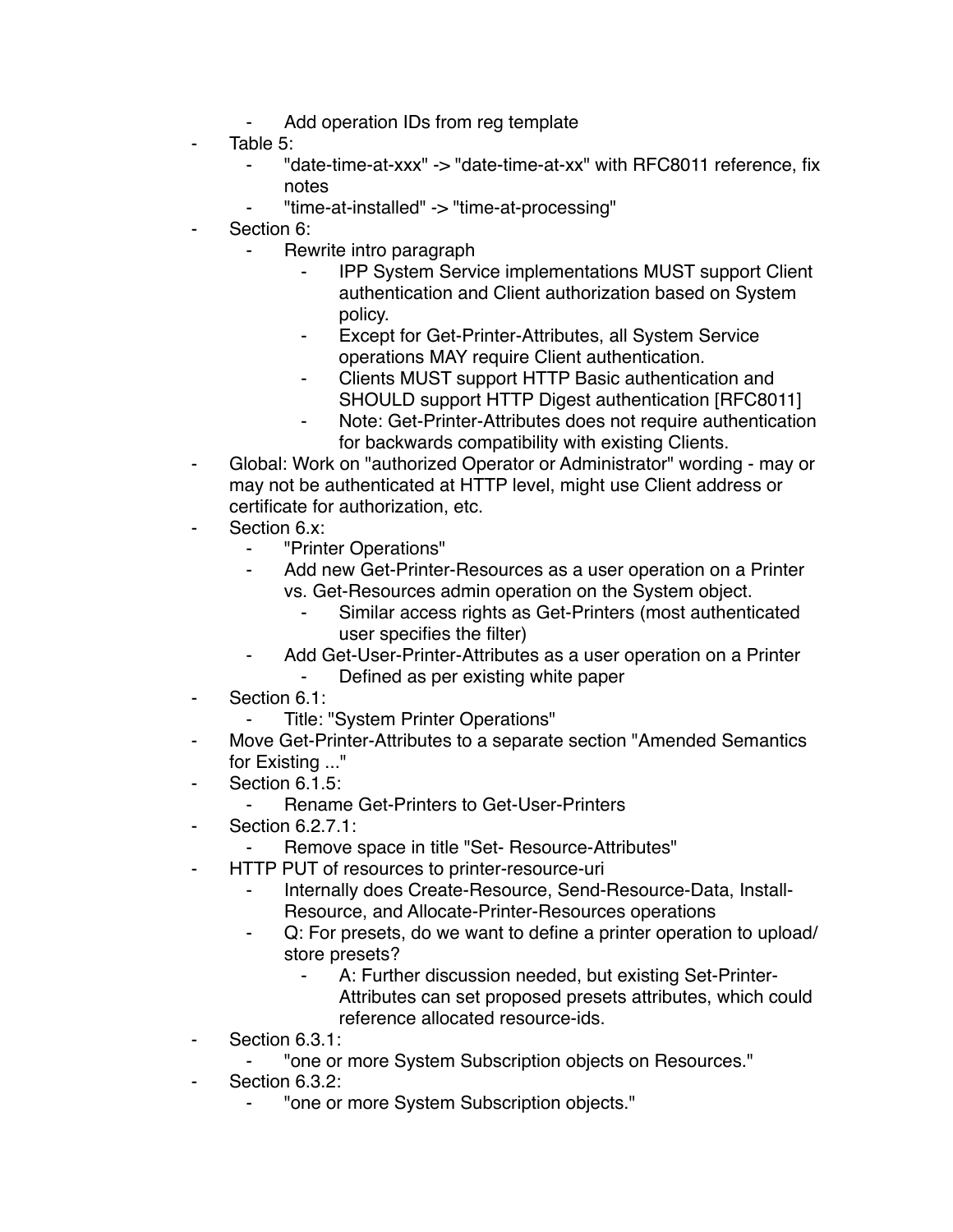- ⁃ Section 6.4.4.1:
	- ⁃ "then the System MUST <return> all of the System"
	- ⁃ "xxx-supported-attributes" -> "xxx-supported" attributes.
- Global: Check for "System MUST all"
- Section 6.4.5:
	- "with the 'moving-to-paused' value removed from THEIR ..."
- Global: Check for "value removed from "printer-state-reasons" add "THEIR"
- Section 6.4.6:
	- Line 2213: Add "THEIR" before "printer-state-reasons".
- Global: Talk about propagation of "printer-message-from-operator" value to Printer object in corresponding operations
- Section 6.4.7:
	- Line 2376: "Access Rights: ... of System object. Otherwise, the System MJST ..."
	- ⁃ "Infrastructure Printer" -> "System"
	- ⁃ "output-device-uuid" (uri(45))
- Global: Check that all xxx-uuid attributes use syntax of "uri(45)" since they are RFC 4122 UUID URNs.
- ⁃ Section 6.4.6:
	- Add sentences about the affect on the system state (might, since it may or may not create a Printer object)
- **Section 6.4.6.2:** 
	- Line 2422: Missing hyphen in "printer-is-accepting-jobs"
	- Add Group 4: System Attributes
- Global: Check for "printer-is-acceptingjobs", add missing hyphen
- Section 6.4.8:
	- ⁃ Add state change diagram?
	- Talk about its use as a "cleanup" operation (restore system to known state, "software rejuvenation", etc.)
	- "with the most recently installed firmware."
	- ⁃ Talk about "system-message-from-operator" getting copied to Printer objects.
	- ⁃ Maybe talk about sending any notifications for subscribed shutdown or state change events before shutting down
- ⁃ Shutdown-Xxx-Printers and Startup-Xxx-Printers should send event notifications
- ⁃ Enable-Xxx-Printers, Disable-Xxx-Printers, Shutdown-Xxx-Printers, and Startup-Xxx-Printers should copy xxx-message-from-operator to Printer object
- ⁃ Section 6.4.8.2:
	- Line 2476: should -> SHOULD
- **Section 7.1.15:** 
	- ⁃ Create-Resources -> Create-Resource
- ⁃ Section 7.1.17:
	- ⁃ "specifies THE interval"
- Section 7.2.4: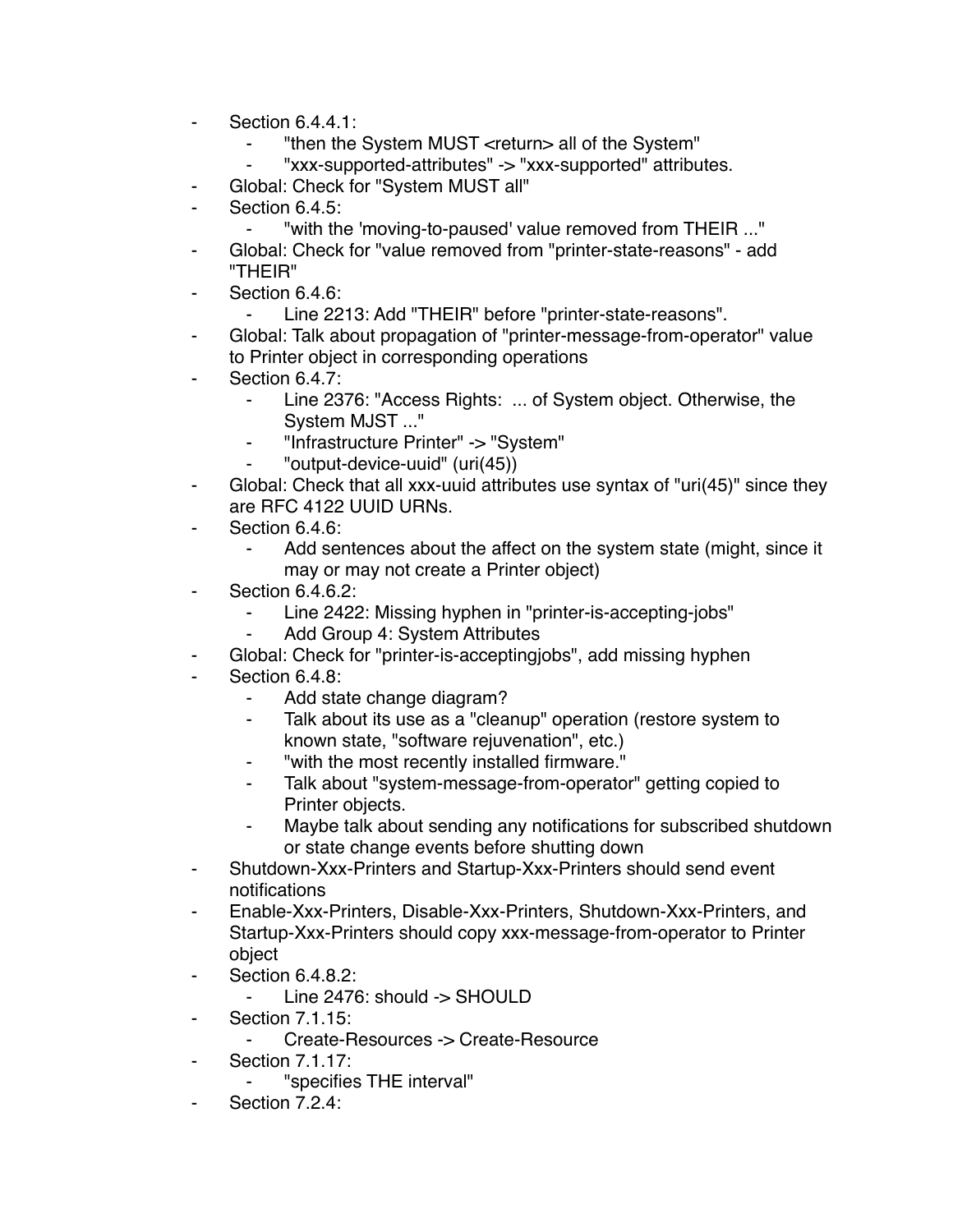- Add "semantically analogous ..."
- ⁃ Section 7.2.5:
	- This REQUIRED System attribute (add System)
- Section 7.7.8:
	- ⁃ "are SHOWN in Figure"
- Global: "are show in" -> "are shown in"
- Section 13.x:
	- ⁃ Verify attribute names and syntaxes
	- Use Example style for reg templates
	- Section 16.2.1: Work on title
- 4. IPP Presets (Smith)
	- ⁃ http://ftp.pwg.org/pub/pwg/ipp/whitepaper/tb-ipp-preset-20170807.pdf
	- ⁃ http://ftp.pwg.org/pub/pwg/ipp/whitepaper/tb-ipp-preset-20170807-rev.pdf
	- ⁃ Section 2.2:
		- ⁃ "All of the printing terminology ... IS applicable here."
	- Section 3.1:
		- ⁃ "ought to still allow" -> "should allow"
		- ⁃ "For example, if a preset includes a "print-quality" of 'high" (5) and a "print-color-mode" of 'color', the Client should allow the User to change the "print-quality" to 'normal' (4)."
		- Add reference to PWG Semantic Model
	- Section 3.2:
		- Line 135 (Explicit Preset Selection): Should be level 3 heading
		- Lines 139-142: Overrides could be listed as an Exception
	- Section 3.2.1:
		- Line 145: Reword an existing preset?
		- ⁃ Line 146: "trigger to apply a preset that includes"
	- Not important to talk about where the presets and triggers are coming from/being stored in the use cases and exceptions, but the design requirements need to focus on the interchange format of these presets and triggers (as IPP attributes)
		- ⁃ Printer support is limited to supporting the attributes, but doesn't have to do anything beyond storing and returning the attributes and their values.
			- The burden is on the Client
	- Section 3.2.2:
		- ⁃ Title: Client Storing a Preset to Printer
		- ⁃ Drop "on his system"
		- Line 153: "locally stored" (not created)
		- ⁃ "Store Preset on Printer"
	- Global: Add Preset and Trigger to defined terms in section 2.x
	- ⁃ Section 3.4:
		- User presentation of these options -> The user interface for Presets
		- Also see IPP specs for other boilerplate
	- ⁃ Section 3.5:
		- Import boilerplate IANA/IPP requirements
	- Section 4: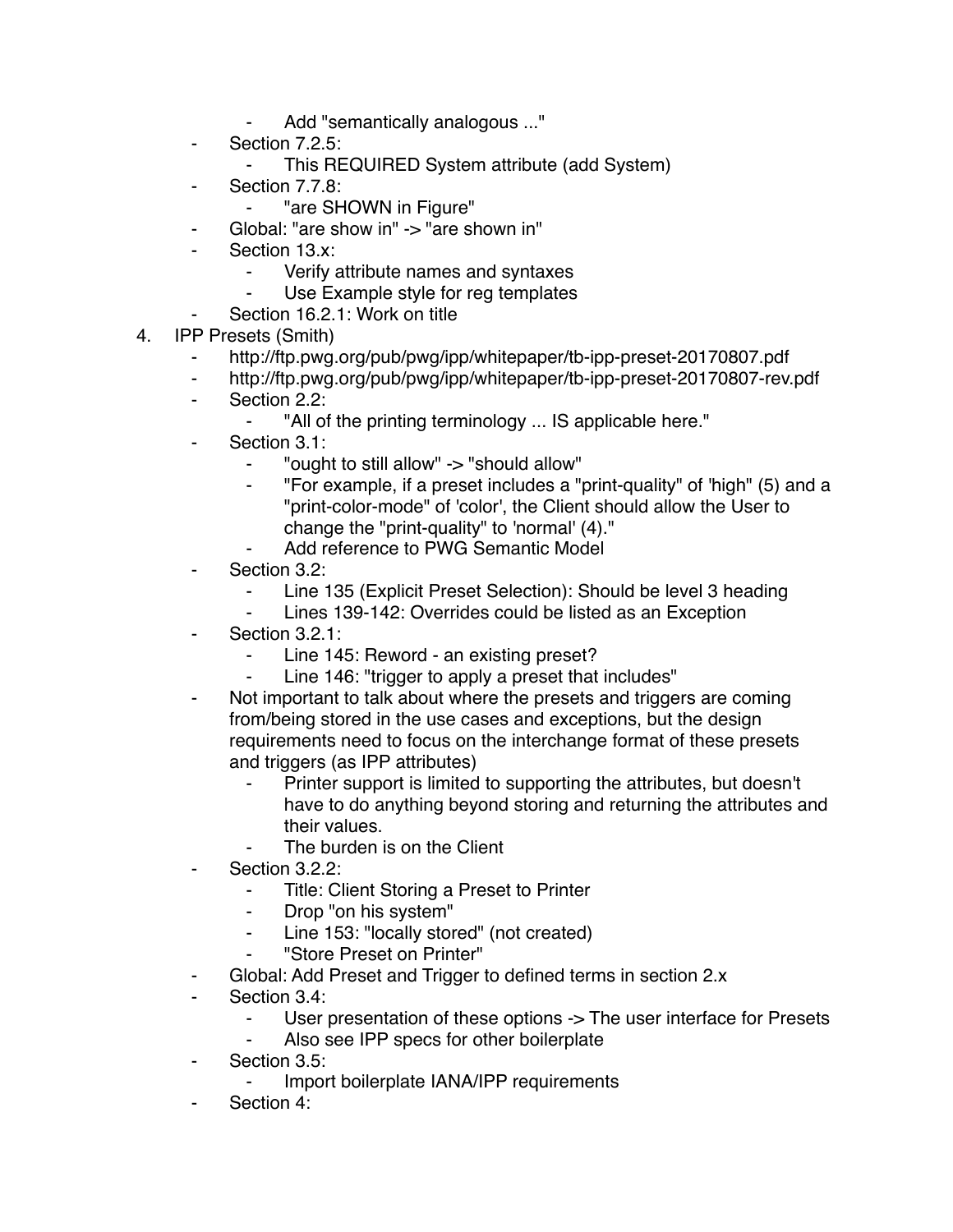- ⁃ Title: "IPP Preset Definitions"
- ⁃ "This section defines the IPP attributes and operations used for Presets and Triggers"
- ⁃ New Section 4.1: "Printer Description Attributes"
- ⁃ Section 4.1.x: job-xxx-supported (1setOf collection)
- Section 4.1 (job-presets-supported)
	- ⁃ "This REQUIRED Printer Description attribute lists named Presets that are stored on the Printer. Each collection value contains a REQUIRED "preset-name (keyword/name(MAX))" member attribute and one or more Job Template attributes that are part of the Preset."
	- Drop sentence about requiring if job-triggers is supported
- Section 4.1.1:
	- Title: preset-name (keyword I name(MAX))
	- Lines 197-200: This member attribute provides a unique name for the Preset.
	- Lines 201-205: Keyword values can be localized using the message catalog provided at the URL specified by the "printerstrings-uri" Printer Description attribute [PWG5100.13]
- Section 4.1.2;
	- Add reference to PAPI spec.
	- Update to use "preset-name"
- Section 4.2 (job-triggers-supported)
	- ⁃ "This RECOMMENDED Printer Description attribute lists Triggers that are stored on the Printer. Each collection value contains a REQUIRED "preset-name (keyword | name(MAX))" member attribute (section 4.1.1) and one or more Job Template attributes that are part of the Trigger."
	- Delete lines 223-224
	- Move lines 220-222 (client stuff) to new section 5
- Global: Change "preset-key" to "preset-name"
- ⁃ New Section 4.2: "Storing Presets and Triggers"
	- Talk about using Set-Printer-Attributes operation, listing "jobpresets-supported" and "job-triggers-supported" in "printer-settableattributes-supported", etc.
- New Section 4.3: "Using Resources"
	- Talk about resource-ids member attributes in job-presets-supported collection to include Job Template and other resources in the Job Ticket.
	- Reference to IPP System Service spec
- New Section 5: "Client Implementation Guidance/Guidelines" section:
	- (May also be described in use cases and exceptions to frame the requirements)
	- ⁃ Talk about what happens when a triggered preset overrides a user selection?
		- Maybe a user overriding a preset SHOULD stop application of any other triggers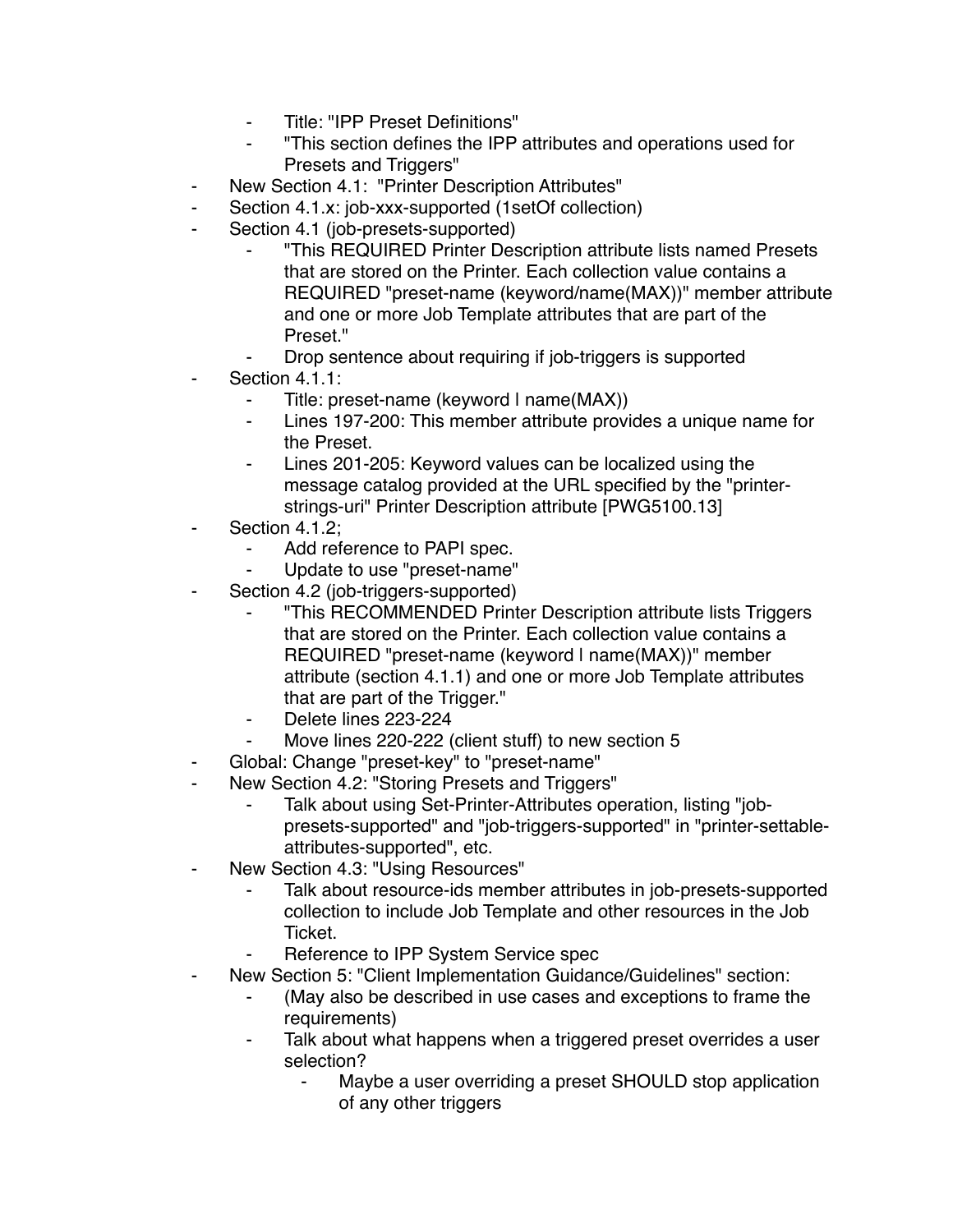- Also talk about triggers only being applied in response to a user selection (not attribute changes from other presets or automatic selections the Client software might do, e.g. disabling duplex for a 1-page document)
- ⁃ New Section 6: "Conformance"
- New Section 6.1: "Client Conformance Recommendations" Pointers to SHOULDs, etc. in prior sections for Client
- ⁃ New Section 6.2: "Printer Conformance Requirements"
	- Pointers to sections for Printer
- 1. IPP Get-User-Printer-Attributes
	- http://ftp.pwg.org/pub/pwg/ipp/whitepaper/tb-userop-20170801-rev.pdf
	- ⁃ Section 3/4: Update to titles like in IPP Presets
	- Section 5.1:
		- ⁃ "is semantically analogous to the Get-Printer-Attributes operation [RFC8011] except that the Printer MUST return the attributes and values allowed for the most authenticated user. The Client MUST ..."
		- Lines 168-171: Reference RFC 8010/8011 for HTTP Authentication and TLS requirements for Clients and Printers.
		- ⁃ Most authenticated user provides identity for policy lookup (what attributes and values are returned)
		- This operation allows and authorized user to obtain a list of attributes and values that can be used by the most authenticated user. (say this better)
	- Section 5.1.1:
		- Drop "Natural Language", "Target", "Requesting User Name", etc. intermediate titles
		- List attributes (can group attributes-xxx and requesting-user-xxx attributes together before description)
		- The "requesting-user-name", "requesting-user-uuid", and "requesting-user-vcard" attributes SHOULD be supplied by the Client and MUST be supported by the Printer.
		- The "requested-attributes" attribute MAY be supplied by the Client and MUST be supported by the Printer. This attribute lists the attributes or attribute groups to include in the response [RFC8011].
		- Similar changes (Client MAY/SHOULD/MUST supply and Printer MUST support ...) for other operation attributes.
	- Section 5.1.2:
		- Double check against latest IPP System Service draft
	- Q: Should this be part of IPP System Service?
		- A: Probably not, not directly related and the conformance requirements don't line up, plus it "hides" the operation in the rest of the spec.
	- Q: What about a standalone spec?
		- A: Not a significantly different operation from existing Get-Printer-Attributes, don't think it requires that level of scrutiny
	- Stay as white paper, update status to interim...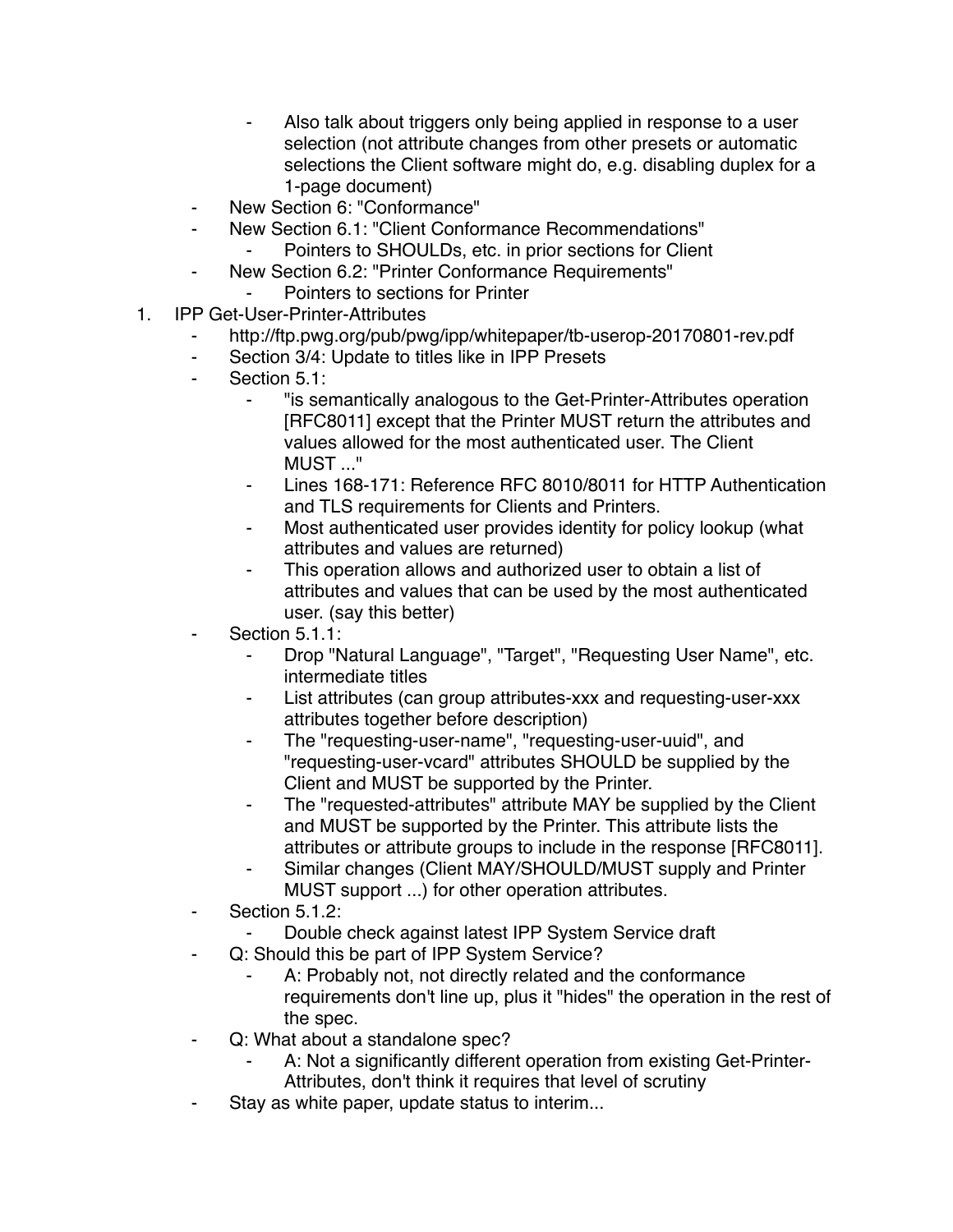- Process discussion:
	- Should issue Stable draft when we are happy
	- Top-right of title page should say "IPP Registration"
	- ⁃ After successful IPP WG last call, status changed to "Approved"
	- Use "reg-" prefix for approved document, store in new "pub/pwg/ ipp/registrations" directory on FTP server
	- Process:
		- ⁃ Issue stable draft
		- Do IPP WG last call
		- ⁃ Issue approved draft with "reg-" prefix and upload to registrations directory
		- ⁃ Announce on IPP WG mailing list with IANA registration template
		- **IANA registration references the IPP mailing list archive**
	- ⁃ Add new "Registrations" section on IPP WG home page
	- Move Raster Analysis to historical
	- Make Working Drafts with Standards Track and White Papers sub headings
	- Action: Mike to send summary of IPP registration document process to SC
- 2. IPP Authentication:
	- http://ftp.pwg.org/pub/pwg/ipp/whitepaper/tb-ippauth-20170803.pdf
	- Abstract: "This white paper describes the interaction between IPP and various HTTP authentication mechanisms."
	- ⁃ Section 1: Use abstract text plus list the authentication methods.
	- Q: What is the intended future of this document?
		- A: Best Practices
	- Section 3:
		- Use IIG 2.0's requirements/rationale organization
		- Talk about implementation challenges, this is a quide for implementation
	- ⁃ Sections 3.x should probably be 4.x.
	- Sections 3.1.x: Drop "IPP" from titles
	- Global: "Authentication Method" -> "authentication method" (except in titles)
	- Section 3.1:
		- Add discussion about 'none' value indicating an open Printer while other values limit access.
		- Talk about "uri-authentication-supported" really being how IPP is obtaining a user identify for authorization. In some cases the values are in-band HTTP authentication mechanisms while others are outof-band (certificate) or blind trust (requesting-user-name).
	- Section 3.1.1:
		- ⁃ Rewrite first paragraph more direct, less passive
		- Lines 94-96: The Printer uses the "requesting-user-name" operation attribute to obtain the "job-originating-user-name" value in Jobs. The Printer authorizes requests using the 'anonymous' user access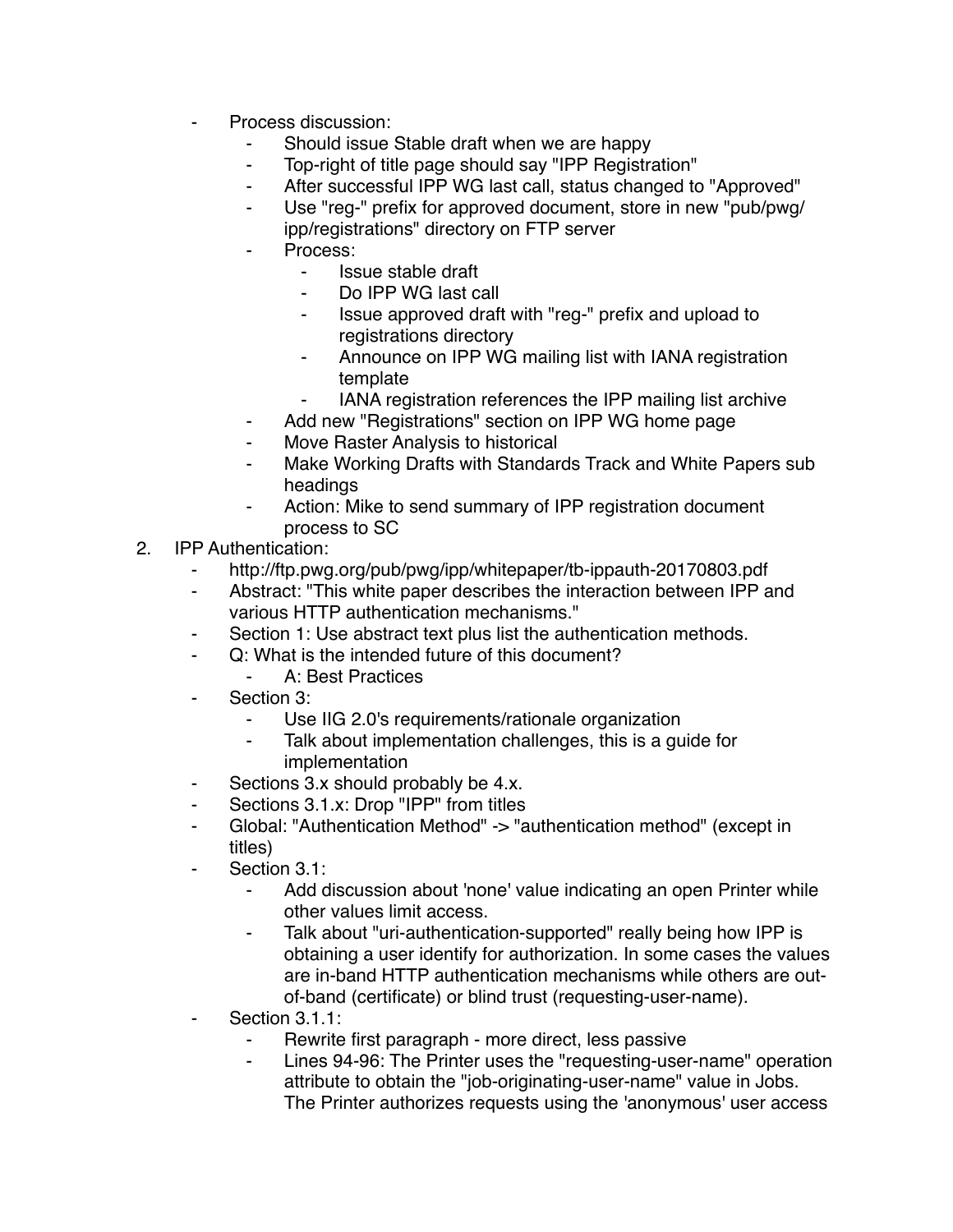rights.

- Section 3.1.2:
	- Rewrite intro
	- Lines 102-103: The Printer does not authenticate the user identity and trusts whatever the Clients in a request. (or something like that)
- Section 3.1.3:
	- ⁃ Move client UI considerations to a new Implementation Guidelines section
	- Talk about the Client re-sending IPP request with Authorization header containing plaintext username and password
- ⁃ Section 3.1.4:
	- Same as for 3.1.3
- Section 3.1.5:
	- Work with Mike on filling this out
- ⁃ Discussion about TLS Certificates
	- ⁃ "uri-authentication-supported" = 'certificate' implies a pairing (potentially out of band) that allows the Printer to authorize a Client using that certificate (and associate it with a local user)
	- ⁃ "uri-authentication-supported" = 'none' still allows a Printer to use the X.509 client certificate as a more authoritative source of requesting-user-xxx (and can validate the info is signed by a trusted CA, etc.)
	- HTTP MutualAuth scheme goes into some details about this
	- ⁃ "Pairing" of client certificates with user identity happens out-of-band with IPP (e.g. HTTPS web page)
- Q: What if both Basic and Digest are supported?
	- ⁃ A: List the same printer-uri-supported value(s) twice, with corresponding "uri-authentication-supported" values.
	- Worth including in this document to describe how this works.
	- HTTP WWW-Authenticate header is multi-valued (and would list both Basic and Digest)
- Section 3.1.6:
	- Step 22: POST needs "Authorization: Bearer <access-tokenvalue>" added
	- ⁃ Work with Mike to refine the example a bit
	- Often username+password followed by some 2-factor info
- Internationalization considerations:
	- ⁃ Talk about interop problems with Unicode usernames and passwords
	- Pluggable Authentication Modules (PAM) on UNIX platforms has issues as well (for server-side authentication)
- 3. Discussion of 3D Topics
	- Participation in AMSC:
		- ⁃ How to get other groups to understand how IPP/PWG can work for 3D printers?
		- American Welding Society (AWS) working on a D20.1 specification for metal printing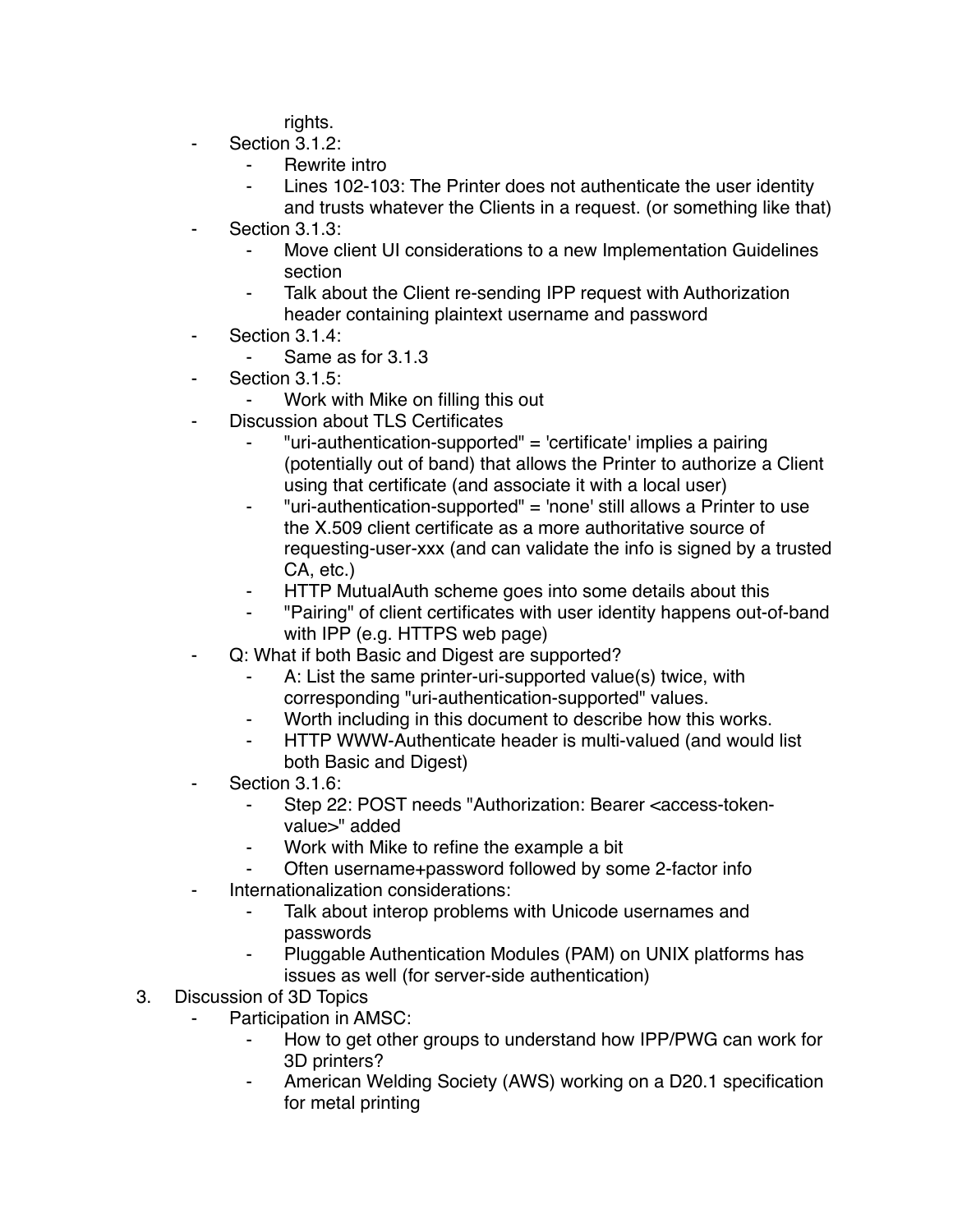- http://www.aws.org
- D20 is the additive manufacturing committee in AWS
	- http://www.aws.org/standards/ CommitteesAndStandardsProgram/d20-committeeon-additive-manufacturing-2
- D20.1 is a specification for metal printing that is representative of what metal powder printing does and is capable of (and will be widely accepted)
- Need to review this document, which requires a liaison with AWS:
	- Action: Paul to forward the AWS liaison process to the SC
	- Paul needs to respond to AWS rep to start liaison process
- ⁃ Create a short slide deck once we have access showing how D<sub>20</sub>.1 can be mapped to/from IPP
- Paul needs to make sure there is a connection between D20.1 and IPP at the AMSC 2 meeting
- ASTM liaison needed to interface with DICOM (Digital Imaging and Communications in Medicine) medical imaging/3D printing wrapper standards
	- ⁃ https://en.wikipedia.org/wiki/DICOM
	- Extending DICOM for 3D printing, need wrapper to contain requirements, etc. (job ticket)
	- ⁃ Probably most interested in the semantic model schema
	- ⁃ Other ISO and IEEE (P3030 and P3353) liaisons in progress for related efforts
- Also need to update our information with ISO
	- Ira to provide information on ISO DPA
	- ⁃ Provide updates of 3D specs
	- ⁃ Need by Monday, August 28th
	- Action: Paul to send copy of ISO working document to SC list
- 1. Next Steps
	- Review white paper template
		- Talk about types of white paper documents: IPP Registration documents, etc.
		- ⁃ Include list of types and prefixes
		- ⁃ More guidance on what to call things, what would get changed, etc.

## **Next Steps / Open Actions**

- Next IPP WG conference call on Thursday, August 17, 2017 from 3:00-4:30pm ET
- Review white paper template
- Action: Mike/Ira to request IESG change of status for RFC 8010/8011 to Internet Standard